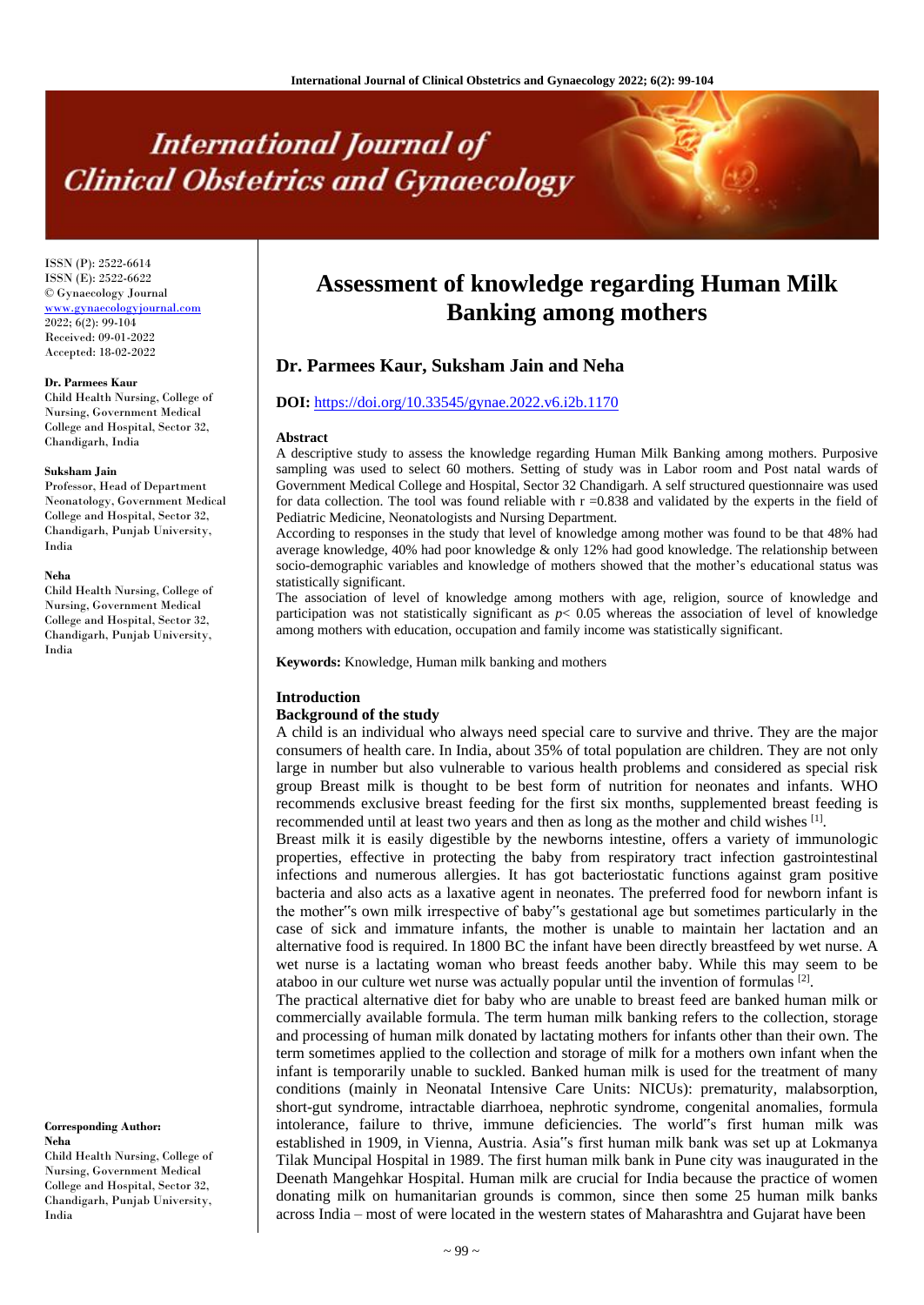performing vital services for premature babies requiring temporary intervention in cases of delayed lactation abandonment or illness, these banks also been a life savers for infants [3] .

# **Need of the study**

According to a joint statement by the World Health Organization and United Nations Children's Fund in 1980. The best food for any baby whose own mother's milk is not available is the breast milk of another healthy mother. The recently released India Report of World Breast Feeding Trends Initiative 2008 highlights the role of breast feeding in ensuring child health and reducing infant and child mortality. India has an infant mortality rate of 55 per 1000 live births (SRS 2008) which accounts for 72 per cent of the country"s under-five mortality rate.<sup>7</sup> In 2010 the infant mortality rate was 49.13% and in 2011 it is 47.57% per 1000 live birth in that males is 46.18% and females is 49.14%.Breast feeding is the most important intervention to prevent newborn infections, diarrhoea and pneumonia, which cause child deaths in the month after birth till the end of the first year of life. Initial breast feeding in the first hour after birth and exclusive breast feeding in the first six months after birth can go a long way in preventing most neonatal and infant deaths in India<sup>[4]</sup>.

The American Academy of Paediatrics states that breastfeed premature babies have shown significant growth and progress beyond that of formula feed counterparts. Studies have proven that breastfeeding lowers the risk of many illnesses in babies and mothers. Breast milk provides the right balance of nutrients to help an infant grow into a strong and healthy toddler. Breastfeed infants and those who are fed expressed breast milk has fewer illness than babies fed with formula. However, it is crucial that those who are born preterm or with low birth weight have access to human breast milk for proper growth, nutrition and the prevention of infectious or other complications that may lead to longer term care, cost or premature death [5].

Therefore the researcher felt that there is a need to improve the mothers" knowledge regarding human milk banking in order to protect, promote and support the idea and concept of human milk banking, thereby enhancing the healthier life of infants.

## **Materials and Methods**

**Research approach and design**: Quantitative research and Descriptive research design.

**Research setting**: Labor room and Post natal wards of Government Medical College and Hospital, Sector 32 Chandigarh.

**Sample size and technique**: 60 mothers admitted in Labor room and Post natal wards of Government Medical College and Hospital, Sector 32 Chandigarh and were selected with Probability sampling technique.

#### **Tool for data collection**

For collection of data, self structured questionnaire was used for data collection. The tool consisted of 30 multiple choice questions with level of knowledge categorized as good, average and poor. The tool was found reliable with  $r = 0.838$  and validated by the experts in the field of Pediatric Medicine, Neonatologists and Nursing Department.

# **Results**

| Socio Demographic Variable           | Frequency (f)  | Percentage (%) |  |  |  |  |  |
|--------------------------------------|----------------|----------------|--|--|--|--|--|
| Age                                  |                |                |  |  |  |  |  |
| $<$ 20                               | $\overline{4}$ | 6.7            |  |  |  |  |  |
| 21-30                                | 45             | 75.0           |  |  |  |  |  |
| $31 - 40$                            | 11             | 18.3           |  |  |  |  |  |
| $41 - 50$                            | $\theta$       | 0.0            |  |  |  |  |  |
| Total                                | 60             | 100.0          |  |  |  |  |  |
| Religion                             |                |                |  |  |  |  |  |
| Hindu                                | 46             | 76.7           |  |  |  |  |  |
| Muslim                               | 3              | 5.0            |  |  |  |  |  |
| Christian                            | $\overline{0}$ | 0.0            |  |  |  |  |  |
| Sikh                                 | 11             | 18.3           |  |  |  |  |  |
| Any Other                            | $\overline{0}$ | 0.0            |  |  |  |  |  |
| Total                                | 60             | 100.0          |  |  |  |  |  |
| <b>Source of knowledge</b>           |                |                |  |  |  |  |  |
| Relative                             | 5              | 8.3            |  |  |  |  |  |
| Magazines                            | 3              | 5.0            |  |  |  |  |  |
| TV                                   | $\overline{0}$ | 0.0            |  |  |  |  |  |
| Internet                             | $\overline{2}$ | 3.3            |  |  |  |  |  |
| Newborn                              | 20             | 33.3           |  |  |  |  |  |
| Hospitalization No                   | 30             | 50.0           |  |  |  |  |  |
| Total                                | 60             | 100.0          |  |  |  |  |  |
| Participation in training programmer |                |                |  |  |  |  |  |
| Yes                                  | $\overline{c}$ | 3.3            |  |  |  |  |  |
| No                                   | 58             | 96.7           |  |  |  |  |  |
| Total                                | 60             | 100.0          |  |  |  |  |  |
| <b>Education</b>                     |                |                |  |  |  |  |  |
| Uneducated                           | 7              | 11.7           |  |  |  |  |  |
| Elementary                           | 13             | 21.7           |  |  |  |  |  |
| Secondary                            | 22             | 36.7           |  |  |  |  |  |
| Higher                               | 18             | 30.0           |  |  |  |  |  |
| Total                                | 60             | 100.0          |  |  |  |  |  |

**Table 1:** Frequency and percentage distribution of selected socio-demographic variables among mothers. N=60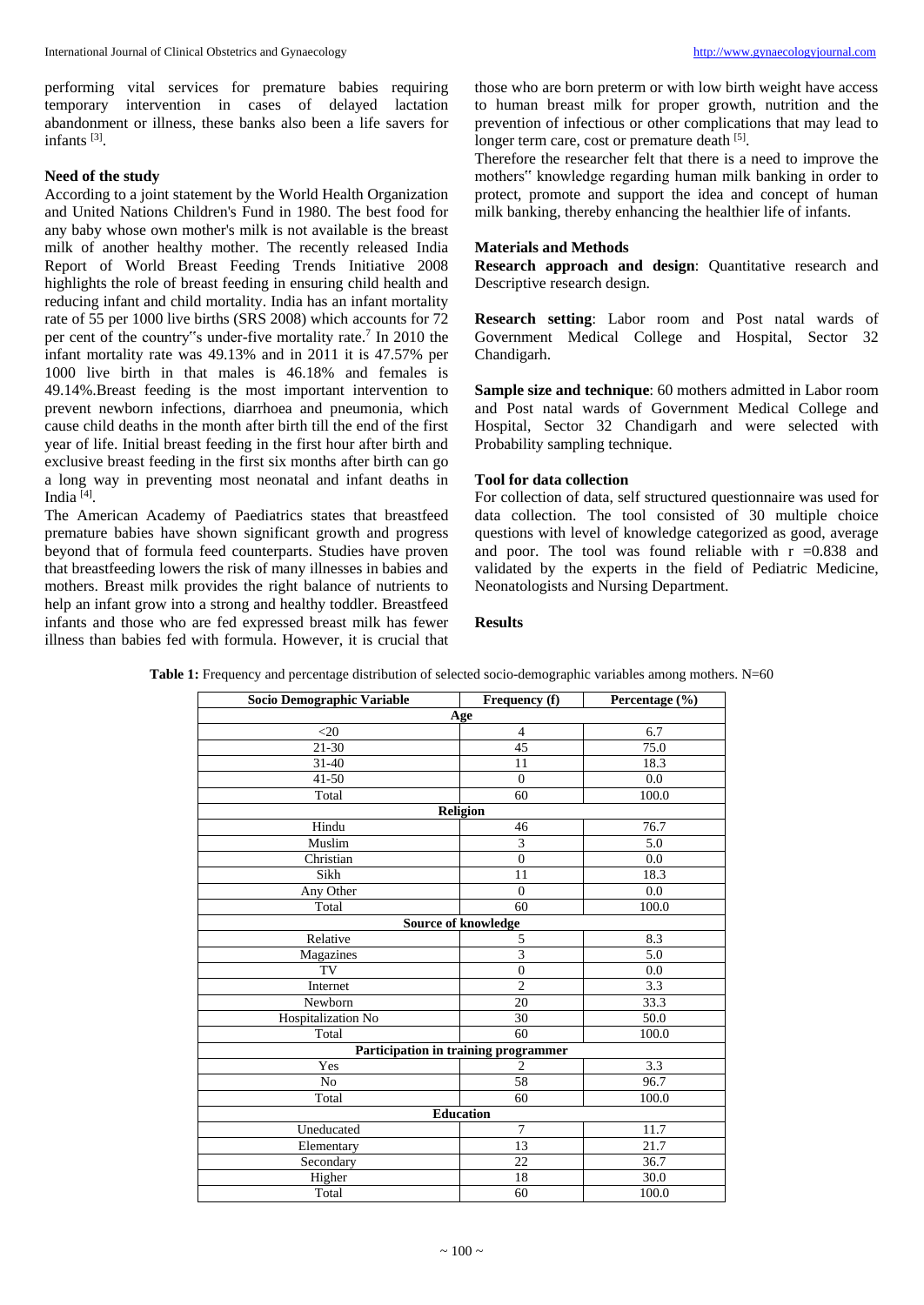Table 1 Depicts out of 60 mothers 75.0% mothers were from age group 21-30 years, 76.7% mothers belongs to Hindu religion, 50.0% had no source of knowledge and 33.3% had knowledge due to newborn hospitalization. Out of 60 mothers 96.7%

mothers had no participation. 11.7% mothers were uneducated 21.7% studied till secondary and 30.0% had studied higher. Out of 60 mothers 88.3% were housewife 86.7% mothers had family income > 2000.



**Fig 1:** Level of knowledge among mothers.

Figure 1 Depicts that 48% mothers had average knowledge, 40% had poor knowledge and only 12% had good knowledge.

#### **Association between socio demographic variables and level of knowledge**

| Age                 |                 | Knowledge      |                  |                |                            |
|---------------------|-----------------|----------------|------------------|----------------|----------------------------|
|                     | Poor            | Average        | Good             | <b>Total</b>   | <b>Fisher's Exact Test</b> |
|                     |                 | 3              | $\boldsymbol{0}$ | $\overline{4}$ |                            |
| $<$ 20              | 25.0%           | 75.0%          | 0.0%             | 100.0%         |                            |
| $21 - 30$           | 16              | 24             | 5                | 45             |                            |
|                     | 35.6%           | 53.3%          | 11.1%            | 100.0%         | 5.648                      |
| $31 - 40$           | $\tau$          | $\overline{2}$ | $\overline{2}$   | 11             | $p = 187$                  |
|                     | 63.6%           | 18.2%          | 18.2%            | 100.0%         |                            |
| Total               | 24              | 29             | 7                | 60             |                            |
|                     | 40.0%           | 48.3%          | 11.7%            | 100.0%         |                            |
| Religion            |                 | Knowledge      |                  |                | Fisher's                   |
|                     | Poor            | Average        | Good             | Total          | <b>Exact Test</b>          |
| Hindu               | 18              | 23             | 5                | 46             |                            |
|                     | 39.1%           | 50.0%          | 10.9%            | 100.0%         |                            |
| Muslim              |                 |                |                  | 3              |                            |
|                     | 33.3%           | 33.3%          | 33.3%            | 100.0%         | 2.129                      |
| Sikh                | 5               | 5              |                  | 11             | $p = 718$                  |
|                     | 45.5%           | 45.5%          | 9.1%             | 100.0%         |                            |
|                     | 24              | 29             | 7                | 60             |                            |
| Total               | 40.0%           | 48.3%          | 11.7%            | 100.0%         |                            |
| Source of knowledge |                 | Knowledge      |                  | Total          | Fisher's                   |
|                     | Poor            | Average        | Good             |                | <b>Exact Test</b>          |
| Relative            | 3               | $\overline{2}$ | $\Omega$         | 5              |                            |
|                     | 60.0%           | 40.0%          | 0.0%             | 100.0%         |                            |
| Magazines           |                 |                |                  | $\mathcal{F}$  |                            |
|                     | 33.3%           | 33.3%          | 33.3%            | 100.0%         | 10.733                     |
| Internet            |                 |                | $\theta$         | $\overline{2}$ | $p=0.136$                  |
|                     | 50.0%           | 50.0%          | 0.0%             | 100.0%         |                            |
| Newborn             | 4               | 11             | 5                | 20             |                            |
| hospitalisation     | 20.0%           | 55.0%          | 25.0%            | 100.0%         |                            |
| No                  | $\overline{15}$ | 14             | $\mathbf{1}$     | 30             |                            |

**Table 2:** Association between socio demographic variables and level of knowledge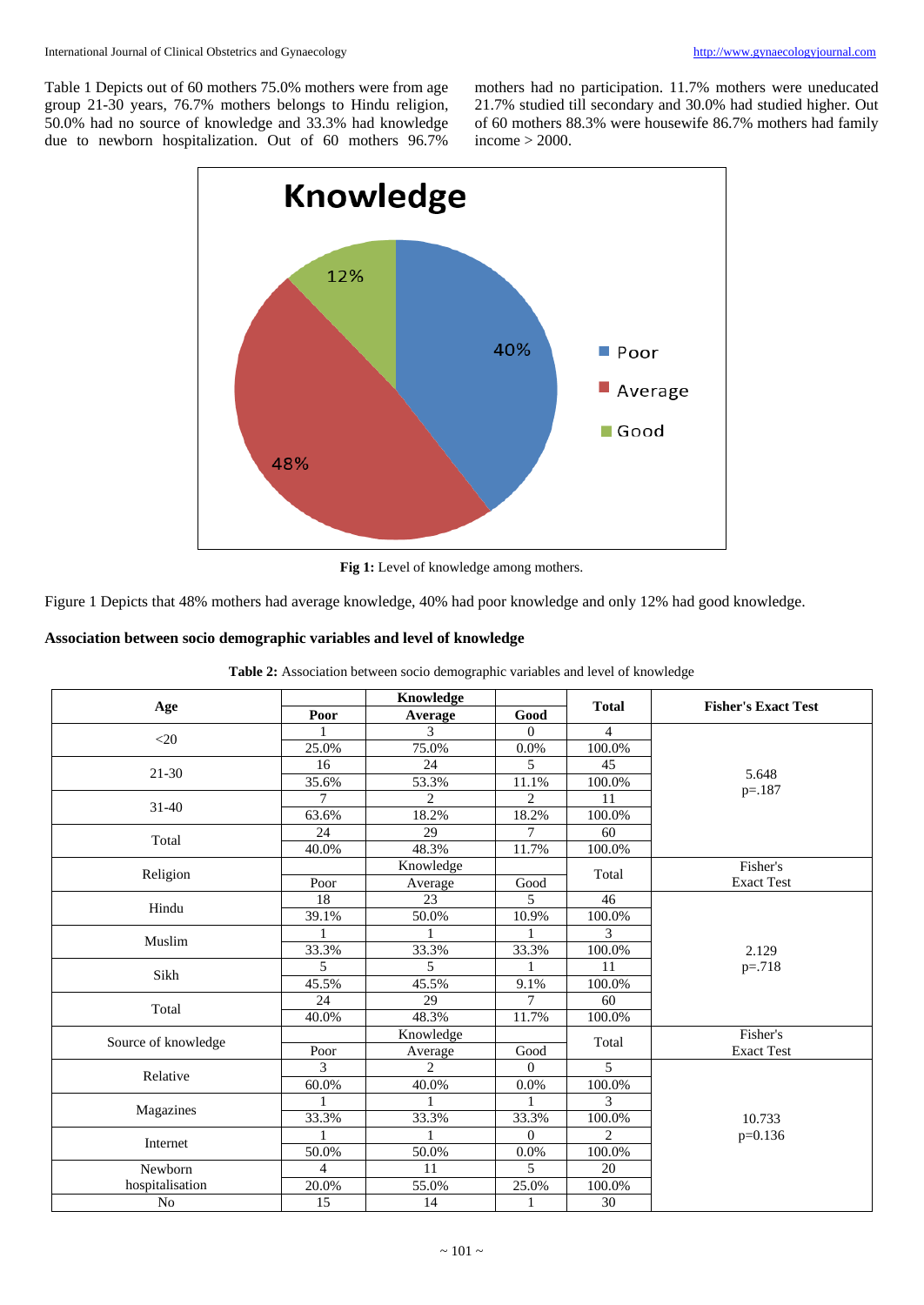|                | 50.0%          | 46.7%            | 3.3%           | 100.0%          |                   |
|----------------|----------------|------------------|----------------|-----------------|-------------------|
| Total          | 24             | 29               |                | $\overline{60}$ |                   |
|                | 40.0%          | 48.3%            | 11.7%          | 100.0%          |                   |
|                |                | Knowledge        |                | Total           | Fisher's          |
| Participation  | Poor           | Average          | Good           |                 | <b>Exact Test</b> |
|                | 1              | $\mathbf{1}$     | $\Omega$       | $\overline{2}$  |                   |
| Yes            | 50.0%          | 50.0%            | 0.0%           | 100.0%          | .664              |
| N <sub>o</sub> | 23             | 28               | 7              | 58              | $p=1.000$         |
|                | 39.7%          | 48.3%            | 12.1%          | 100.0%          |                   |
| Total          | 24             | 29               | $\tau$         | 60              |                   |
|                | 40.0%          | 48.3%            | 11.7%          | 100.0%          |                   |
|                |                | Knowledge        |                |                 | Fisher's          |
| Education      | Poor           | Average          | Good           | Total           | <b>Exact Test</b> |
| Uneducated     | $\Omega$       | $\overline{2}$   | 5              | $7\phantom{.0}$ |                   |
|                | 0.0%           | 28.6%            | 71.4%          | 100.0%          |                   |
| Elementary     |                | 11               |                | 13              |                   |
|                | 7.7%           | 84.6%            | 7.7%           | 100.0%          | 28.099            |
| Secondary      | 12             | 10               | $\Omega$       | 22              | $p=.0001$         |
|                | 54.5%          | 45.5%            | 0.0%           | 100.0%          |                   |
| Higher         | 11             | 6                | 1              | 18              |                   |
|                | 61.1%          | 33.3%            | 5.6%           | 100.0%          |                   |
| Total          | 24             | 29               | 7              | 60              |                   |
|                | 40.0%          | 48.3%            | 11.7%          | 100.0%          |                   |
| Occupation     |                | Knowledge        |                | Total           | Fisher's          |
|                | Poor           | Average          | Good           |                 | <b>Exact Test</b> |
| Housewife      | 19             | $\overline{27}$  | $\overline{7}$ | 53              |                   |
|                | 35.8%          | 50.9%            | 13.2%          | 100.0%          |                   |
| Self-employed  | $\overline{c}$ | $\boldsymbol{0}$ | $\mathbf{0}$   | $\overline{c}$  |                   |
|                | 100.0%         | 0.0%             | 0.0%           | 100.0%          | 5.159             |
| Govt. employed | ш              | $\overline{0}$   | $\mathbf{0}$   |                 | $p = 0.551$       |
|                | 100.0%         | 0.0%             | 0.0%           | 100.0%          |                   |
| Private        | $\overline{c}$ | $\overline{2}$   | $\mathbf{0}$   | $\overline{4}$  |                   |
|                | 50.0%          | 50.0%            | 0.0%           | 100.0%          |                   |
| Total          | 24             | 29               | 7              | 60              |                   |
|                | 40.0%          | 48.3%            | 11.7%          | 100.0%          |                   |
| Family         |                | Knowledge        |                | Total           | Fisher's          |
| income         | Poor           | Average          | Good           |                 | <b>Exact Test</b> |
| >2000          | 22             | 24               | 6              | 52              |                   |
|                | 42.3%          | 46.2%            | 11.5%          | 100.0%          |                   |
| $1000 -$       | 1              | $\overline{c}$   | 1              | $\overline{4}$  |                   |
| 1999           | 25.0%          | 50.0%            | 25.0%          | 100.0%          | 3.569             |
| 750-999        | 1              | $\overline{2}$   | $\overline{0}$ | 3               | $p=.837$          |
|                | 33.3%          | 66.7%            | $0.0\%$        | 100.0%          |                   |
| < 750          | $\mathbf{0}$   |                  | $\mathbf{0}$   | 1               |                   |
|                | 0.0%           | 100.0%           | 0.0%           | 100.0%          |                   |
| Total          | 24             | 29               | 7              | 60              |                   |
|                | 40.0%          | 48.3%            | 11.7%          | 100.0%          |                   |

Table 2: depicts that the association of level of knowledge among mothers with age, religion, source of knowledge and participation was not statistically significant as  $p < 0.05$  whereas the association of level of knowledge among mothers with education, occupation and family income was statistically significant.

#### **Discussion**

According to the response in the study 48% had average knowledge, 40% had poor knowledge & only 12% had good knowledge. The relationship between socio- demographic variables and knowledge of mothers showed that the mother's educational status was statistically significant.

The present study is supported by a study conducted by Can Seyda  $[2018]$ <sup>[12]</sup> to assess the knowledge of mother regarding Wet Nursery & Breast Milk Banking. Result showed that 73.2% mothers did not know about Breast Milk banking & 44.9% stated that they did not trust on Milk Bank services.

Because they had insufficient knowledge about breast milk

banking.

Ghuge S. [2018]<sup>[11]</sup> conducted a study to assess the knowledge & attitudes regarding donating milk to the Human Milk Banking among postnatal mothers of selected hospital. Results showed that postnatal mothers was having adequate knowledge. 78.33% of the sample had excellent level of knowledge score & 21.67% had good level of knowledge score.

Rajeesha C. H, Sahana K.S, Prakash R.M. Saldanha [2018] [9] conducted a study to assess the knowledge & attitude of post natal lactating mothers regarding Human Milk donation in YMCH Hospital. Result showed that majority of mother neither willing to donate their or accept. Only 6.7% mothers had heard about human milk banks and 17.3% thought that human milk bank services required.

Yilmaz M, Aykut M, Sahin H et al. [2018]<sup>[10]</sup> conducted a study to assess knowledge, attitude & practices about Wet-Nursing & Human Milk Banking in Kayseri, Turkey. Result showed that 93.6% stated that they had not heard about milk banking, whereas 97.2% didn"t know its purpose & services.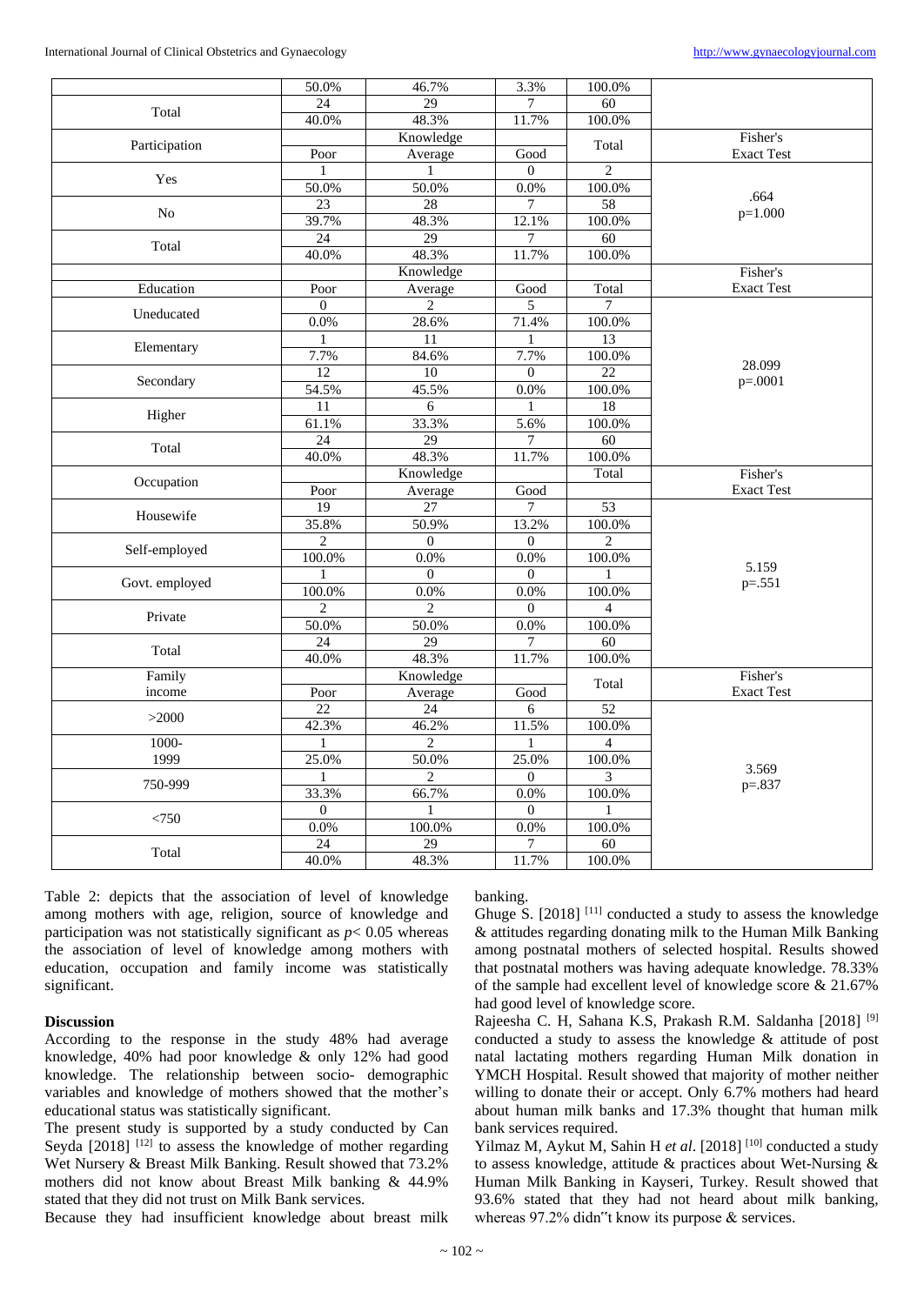Kenechukwu K. Ikenna K. Issac N. *et al*. [2018]<sup>[13]</sup> conducted a study to assess the knowledge, acceptability & wil ingness to donate breast milk. Result showed that 84.8% of mothers wouldn"t give their child human milk; however 59.1% strongly agreed that human milk banking would help assist in need.

Melwani V, Sethia S, Bansal M et al. [2018]<sup>[8]</sup> conducted a cross-sectional study on acceptance to voluntarily participate in Breast Milk Bank activities amongst Antenatal & Postnatal Women in Three Hospitals of Bhopal. Result showed that knowledge about existence of breast milk was 10% while willingness to accept the milk was 85.4% & to donate was 84.9% in study participants.

Mezemr Alemu  $[2016]$ <sup>[15]</sup> conducted a study to assess the knowledge & attitude of lactating mothers & health professions towards pasteurized donor human milk banking. Result showed that majority (95%) of study mothers didn"t know the existence of donor human milk & only (5%) heard about its existence.

Karadag Ahmet, Ozdemir Ramazan, Ak Muharrem *et al*. [2015] [16] conducted a cross-sectional study on Human Milk Banking & milk kinship; perspectives of mothers in a Muslim country. Result showed that 44.2% of the mothers stated that they would donate their breast milk, 31.9% of the mothers approved for obtaining milk & 42.4% were against the human milk bank services.

Gurol A, Ozkan H, Celebioglu A et al. [2014]<sup>[19]</sup> conducted a study to assess the knowledge & views regarding mother"s milk banking. Result showed that 90.6% stated that they hadn"t previously heard anything about breast milk banking, 64.0% stated that they could donate their milk, 36.3% stated it constituted a problem from a religious aspect.

Eksioglu Aysun  $[2014]$ <sup>[18]</sup> conducted a study to assess the knowledge & views towards human milk banking. Result showed that the mothers 41.6% were aware of milk banking, 71.3% were willing to receive milk bank services & 68.8% were willing to donate breast milk.

#### **Conclusion**

Majority of mothers have poor to average knowledge where as only few had good knowledge regarding Human milk banking**.**  The association of level of knowledge among mothers with age, religion, source of knowledge and participation was not statistically significant as  $p < 0.05$  whereas the association of level of knowledge among mothers with education, occupation and family income was statistically significant.

# **Acknowledgments**

The acknowledgments of the funding body, institutional head, co-workers, field assistants, local people etc. should be briefed and declaration of any conflict of interest related to the work.

### **References**

- 1. Dutta Parul. Paediatric Nursing. 2<sup>nd</sup> ed. New Delhi: Jaypee Brothers Medical Publishers, 2009, 2- 51.
- 2. Williams AF, Fisher C, MRCP, *et al*. Human Milk Banking. Trope J [Internet]. 1985 Aug [Cited 1985 Aug 1];31(4):185- 90. Available From: http://academic.oup.com/tropej/articleabstract/31/4/185/171 4105?redirectedFrom=fultext
- 3. Hockenberry, Wilson, Wikelstein. Nursing care of infants and children. 7<sup>th</sup> ed. India: Elsevier, 2003, 273-4.
- 4. Arnold LDW. Human milk banking in North America. J Hum Lact [Internet]. 1997 Sep [Cited 1997 Sep 1];13(3):159-62. Available From:http://journals.sagepub.com/doi/10.1177/0890334497

01300316

- 5. Kim JH, Unger S. Human milk banking. Paediatric Child Health [Internet]. 2010 Nov [Cited 2010 Nov 8];15(9):595- 98. Available From: http://www.ncbi.nlm.nih.gov/pmc/articles/PMC3009567/#\_ ffn\_sectitle
- 6. Kadigolu Merve, Avacialpar Demet, Sahin Nevin. Turkish women attitude and 6. knowledge regarding human milk banking. Clin Pract J [Internet]. 2019 Feb [Cited 2019 Feb 25]:16(2):1069-77. Available From: http://www.openaccessjournals.com/articles/turkishwomen-attitudes-and-views- regarding-human- milkbanking-12817.html.
- 7. Mankar Ashwini, Mourya Archana. Knowledge and attitude regarding human milk banking among postnatal mothers in selected hospitals. IJSR [Internet]. 2018 Oct [Cited 2018 Oct 5]:7(10):352-55. Available From: http://www.ijsr.net/archive/v7i10/ART20191766.pdf.doi:10 .21275/Art/20191766
- 8. Melwani M, Sethia S, Khan A, *et al*. A study on acceptance to voluntarily participate in breast milk bank activities amongst antenatal and postnatal women in 3 hospitals in Bhopal. Natl J Community Med [Internet]. 2018 Jun [cited 2018 Jun 30];9(6):41-4. Available From: file:///C:/Users/Administrator/Downloads/9-6\_411- 414%20(4).pdf
- 9. Rajeesha CH, Sahana KS, Saldhana RM. Knowledge and attitude of postnatal lactating mothers regarding human milk donation in YMCH hospital. IJAR [Internet]. 2018 [Cited 2018 Mar 5];8(3):34-35. Available From: https://wwjournals.com/index.php/ijar/article/view/2544
- 10. Yilmaz M, Aykut M, Sahin H, *et al*. Knowledge, attitude and practices about wet nursing and human milk banking in Kayseri, Turkey. Erciyes Med J [Internet]. 2018 [Cited 2018 Oct 20];40(4):204-9. Available From: http://www.erciyesmedj.com/jvi.aspx?un=EMJ-02693
- 11. Ghuge Sangeeta, Aghamkar Jayabala, Salvi Rupali. A study to assess the knowledge and attitude regarding donating milk to the human milk bank among postnatal mothers of selected hospitals. IJAR [Internet]. 2018 [Cited 2018 Aug 18];4(9):94-8. Available From: http://www.allresearchjournal.com/archives/?year=2018&v ol=4&issue=9&part=B&ArticleId=5244
- 12. Can Seyda, Unulu Meryem. Knowledge of mothers regarding wet nursery and breast milk banking in Bursa Province. Ankara Med J [Internet]. 2018 [Cited 2018 Feb 25];19(1):60-70. Available From: http://www.ankaramedicaljournal.com/issue/44012/542150
- 13. Kenechukwu K, Ikenna K, Issac N, *et al*. A study to assess the knowledge, acceptability and willingness to donate breastmilk or use donated breastmilk for their infants in South east Nigeria. Int Breastfeed J [Internet]. 2018 [Cited 2018 Nov 14];13(4):13-47. Available From: https://www.ncbi.nlm.nih.gov/pmc/articles/PMC6236964/
- 14. Jahan Yasmin, Rahman Atiqur, Rahman Moshiur, *et al*. Mothers knowledge and attitude towards breastmilk banking in developing countries. Ann Pregnancy Care [Internet]. 2017 May [Cited 2017 May 29];1(1):1-3. Available From: https://www.ncbi.nlm.nih.gov/pmc/articles/PMC6249488/
- 15. Alemu Mezemr. Knowledge and attitude of mothers and health professionals towards pasteurized donor human milk banking [dissertation on the internet]. Ethopia: Addis Ababa University;2016 [Cited 2016 Jan 5]. Available From: